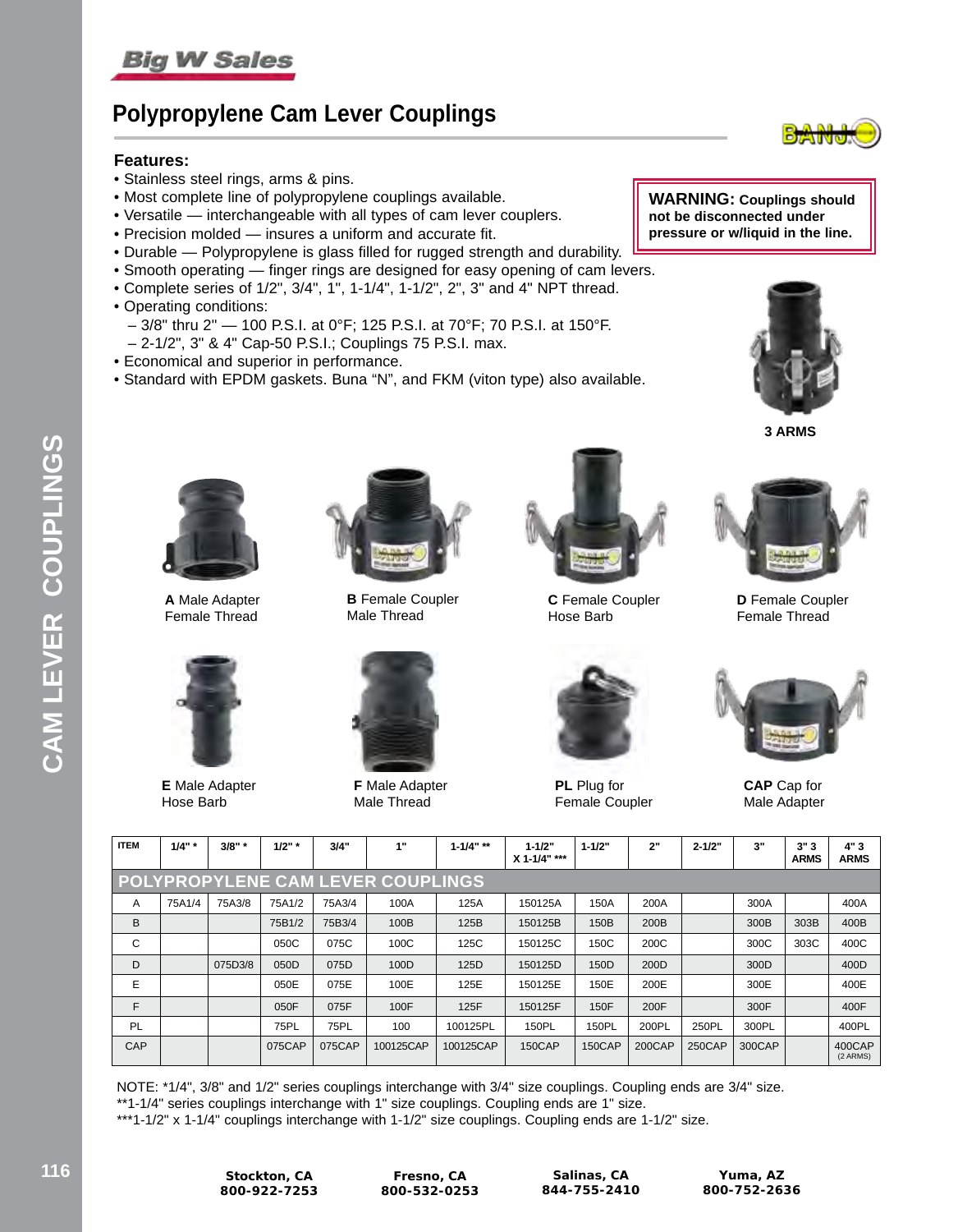# **Polypropylene Cam Lever Couplings**

| <b>PART NO</b> | <b>DESCRIPTION</b>                    |  |  |  |  |
|----------------|---------------------------------------|--|--|--|--|
|                | <b>1/2" POLY CAM LEVER COUPLINGS</b>  |  |  |  |  |
| 75A1/2         | 3/4" Male Adapter-1/2" Female Thread  |  |  |  |  |
| 75B1/2         | 3/4" Female Coupler-1/2" Male Thread  |  |  |  |  |
| 050C           | 3/4" Female Coupler-1/2" Hose Barb    |  |  |  |  |
| 050D           | 3/4" Female Coupler-1/2" FemaleThread |  |  |  |  |
| 050E           | 3/4" Male Adapter-1/2" Hose Barb      |  |  |  |  |
| 050F           | 3/4" Male Adapter-1/2" Male Thread    |  |  |  |  |
| 075CAP         | 3/4" Cap-Male Adapter                 |  |  |  |  |
| <b>75PL</b>    | 3/4" Plug-Female Coupler              |  |  |  |  |

| <b>PART NO</b>                       | <b>DESCRIPTION</b>                   |  |  |
|--------------------------------------|--------------------------------------|--|--|
| 3/4" x 1/4" POLY CAM LEVER COUPLINGS |                                      |  |  |
| 75A1/4                               | 3/4" Male Adapter-1/4" Female Thread |  |  |
| 75A3/8                               | 3/8" Male Adapter-3/8" Female Thread |  |  |

NOTE: 1/2" couplings interchange with 3/4" couplings.

| <b>PART NO</b> | <b>DESCRIPTION</b>                 |
|----------------|------------------------------------|
|                |                                    |
|                | <b>1" POLY CAM LEVER COUPLINGS</b> |
| 100A           | 1" Male Adapter-1" Female Thread   |
| 100B           | 1" Female Coupler-1" Male Thread   |
| 100C           | 1" Female Coupler-1" Hose Barb     |
| 100D           | 1" Female Coupler-1" FemaleThread  |
| 100E           | 1" Male Adapter-1" Hose Barb       |
| 100F           | 1" Male Adapter-1" Male Thread     |
| 100125CAP      | 1" Cap-Male Adapter                |
| 100125PL       | 1" Plug-Female Coupler             |

| <b>PART NO</b>                           | <b>DESCRIPTION</b>                         |  |
|------------------------------------------|--------------------------------------------|--|
| 1-1/2" x 1-1/4" POLY CAM LEVER COUPLINGS |                                            |  |
| 150125A                                  | 1-1/2" Male Adapter-1-1/4" Female Thread   |  |
| 150125B                                  | 1-1/2"" Female Coupler-1-1/4" Male Thread  |  |
| 150125C                                  | 1-1/2"" Female Coupler-1-1/4" Hose Barb    |  |
| 150125D                                  | 1-1/2"" Female Coupler-1-1/4" FemaleThread |  |
| 150125E                                  | 1-1/2"" Male Adapter-1-1/4" Hose Barb      |  |
| 150125F                                  | 1-1/2" Male Adapter-1-1/4" Male Thread     |  |
| 150CAP                                   | 1-1/2" Cap-Male Adapter                    |  |
| 150PL                                    | 1-1/2" Plug-Female Coupler                 |  |

NOTE: 1-1/2" x 1-1/4" couplings interchange with 1-1/2" size couplings.Coupling and Adapter ends are 1-1/2" size. Only the threads and barbs are 1-1/4".

| <b>PART NO</b> | <b>DESCRIPTION</b>                    |
|----------------|---------------------------------------|
|                | <b>3/4" POLY CAM LEVER COUPLINGS</b>  |
| 75A3/4         | 3/4" Male Adapter-3/4" Female Thread  |
| 75B3/4         | 3/4" Female Coupler-3/4" Male Thread  |
| 075C           | 3/4" Female Coupler-3/4" Hose Barb    |
| 075D           | 3/4" Female Coupler-3/4" FemaleThread |
| 075E           | 3/4" Male Adapter-3/4" Hose Barb      |
| 075F           | 3/4" Male Adapter-3/4" Male Thread    |
| 075CAP         | 3/4" Cap-Male Adapter                 |
| 75PL           | 3/4" Plug-Female Coupler              |

| <b>PART NO</b> | <b>DESCRIPTION</b>                    |  |  |  |
|----------------|---------------------------------------|--|--|--|
|                | 3/4" x 3/8" POLY CAM LEVER COUPLINGS  |  |  |  |
| 75A3/8         | 3/4" Male Adapter-3/8" Female Thread  |  |  |  |
| 075D3/8        | 3/4" Female Coupler-3⁄8" FemaleThread |  |  |  |

| <b>PART NO</b> | <b>DESCRIPTION</b>                    |
|----------------|---------------------------------------|
|                | 1" x 1-1/4" POLY CAM LEVER COUPLINGS  |
| 125A           | 1" Male Adapter-1-1/4" Female Thread  |
| 125B           | 1" Female Coupler-1-1/4" Male Thread  |
| 125C           | 1" Female Coupler-1-1/4" Hose Barb    |
| 125D           | 1" Female Coupler-1-1/4" FemaleThread |
| 125E           | 1" Male Adapter-1-1/4" Hose Barb      |
| 125F           | 1" Male Adapter-1-1/4" Male Thread    |
| 100125CAP      | 1" Cap-Male Adapter                   |
| 100125PL       | 1" Plug-Female Coupler                |

| <b>PART NO</b> | <b>DESCRIPTION</b>                        |
|----------------|-------------------------------------------|
|                | <b>1-1/2" POLY CAM LEVER COUPLINGS</b>    |
| 150A           | 1-1/2" Male Adapter-1-1/2" Female Thread  |
| 150B           | 1-1/2" Female Coupler-1-1/2" Male Thread  |
| 150C           | 1-1/2" Female Coupler-1-1/2" Hose Barb    |
| 150D           | 1-1/2" Female Coupler-1-1/2" FemaleThread |
| 150E           | 1-1/2" Male Adapter-1-1/2" Hose Barb      |
| 150F           | 1-1/2" Male Adapter-1-1/2" Male Thread    |
| 150CAP         | 1-1/2" Cap-Male Adapter                   |
| 100125PL       | 1-1/2" Plug-Female Coupler                |

٦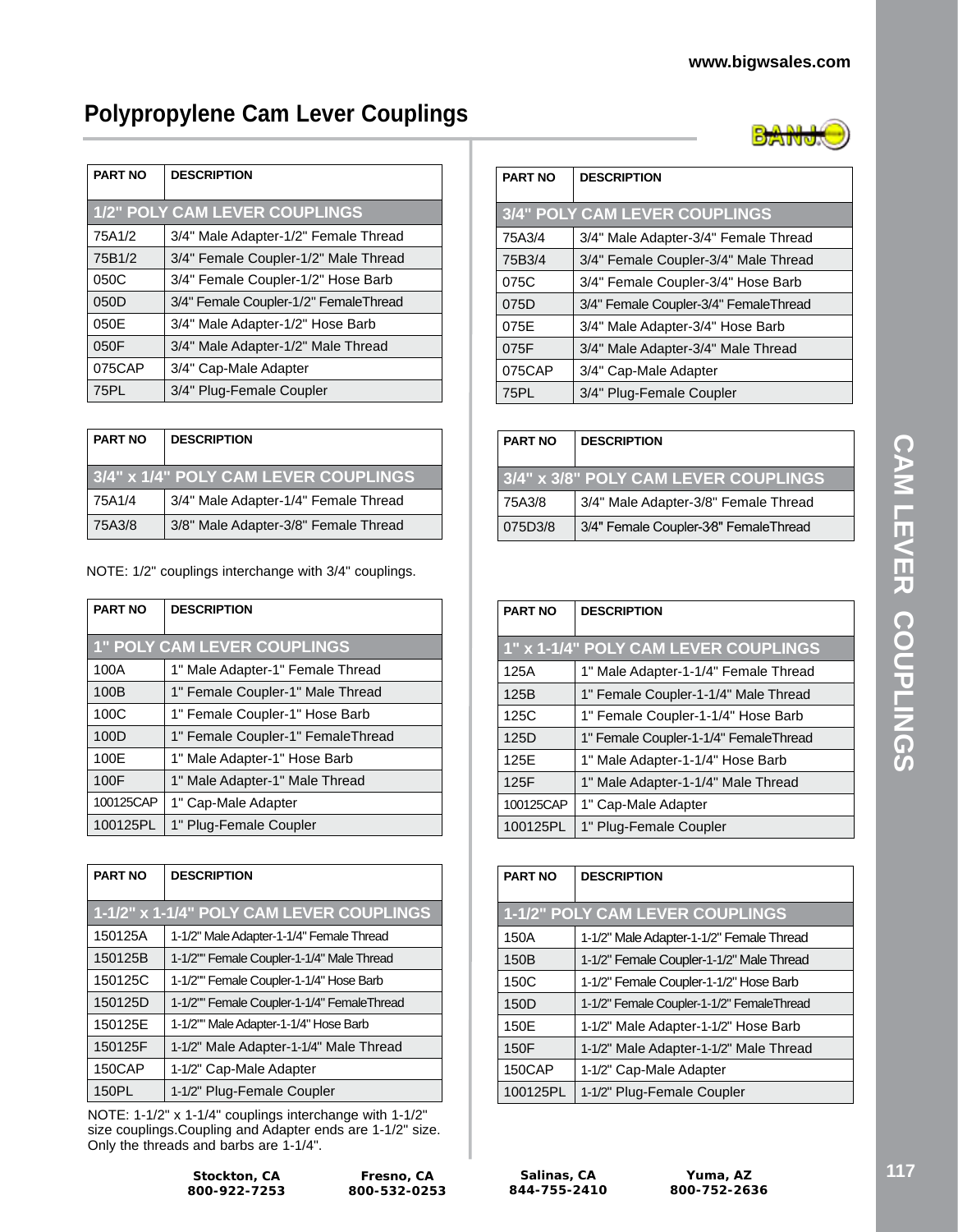

# **Polypropylene Cam Lever Couplings**





| <b>PART NO</b> | <b>DESCRIPTION</b>                        |  |  |  |  |
|----------------|-------------------------------------------|--|--|--|--|
|                | <b>2" POLY CAM LEVER COUPLINGS</b>        |  |  |  |  |
| 200A           | 2" Male Adapter-2" Female Thread          |  |  |  |  |
| 200B           | 2" Female Coupler-2" Male Thread          |  |  |  |  |
| 201B           | 2" Female Coupler-2" Extended Male Thread |  |  |  |  |
| 200C           | 2" Female Coupler-2" Hose Barb            |  |  |  |  |
| 200D           | 2" Female Coupler-2" FemaleThread         |  |  |  |  |
| 200E           | 2" Male Adapter-2" Hose Barb              |  |  |  |  |
| 200F           | 2" Male Adapter-2" Male Thread            |  |  |  |  |
| 200CAP         | 2" Cap-Male Adapter                       |  |  |  |  |
| 200PL          | 2" Plug-Female Coupler                    |  |  |  |  |

| <b>PART NO</b>                         | <b>DESCRIPTION</b>         |  |  |  |
|----------------------------------------|----------------------------|--|--|--|
| <b>2-1/2" POLY CAM LEVER COUPLINGS</b> |                            |  |  |  |
| 250CAP                                 | 2-1/2" Cap-Male Adapter    |  |  |  |
| 250PL                                  | 2-1/2" Plug-Female Coupler |  |  |  |

| <b>PART NO</b> | <b>DESCRIPTION</b>                       |  |  |  |
|----------------|------------------------------------------|--|--|--|
|                | <b>3" POLY CAM LEVER COUPLINGS</b>       |  |  |  |
| 300A           | 3" Male Adapter-3" Female Thread         |  |  |  |
| 300B           | 3" Female Coupler-3" Male Thread         |  |  |  |
| 303B           | 3" Female Coupler-3" Extended MaleThread |  |  |  |
| 300C           | 3" Female Coupler-3" Hose Barb           |  |  |  |
| 303C           | 3" Female Coupler w/3 Arms-3" Hose Barb  |  |  |  |
| 300D           | 3" Female Coupler-3" Female Thread       |  |  |  |
| 300E           | 3" Male Adapter-3" Hose Barb             |  |  |  |
| 300F           | 3" Male Adapter-3" Male Thread           |  |  |  |
| 300CAP         | 3" Cap-Male Adapter                      |  |  |  |
| 300PL          | 3" Plug-Female Coupler                   |  |  |  |



| <b>PART NO</b>                           | <b>DESCRIPTION</b>              |  |  |
|------------------------------------------|---------------------------------|--|--|
| <b>SPOOL ADAPTERS</b>                    |                                 |  |  |
| 2" Male Adapter-2" Male Adapter<br>200FF |                                 |  |  |
| 300F200F                                 | 3" Male Adapter-2" Male Adapter |  |  |

300FF 3" Male Adapter-3" Male Adapter

| <b>PART NO</b> | <b>DESCRIPTION</b>                          |  |  |  |  |  |
|----------------|---------------------------------------------|--|--|--|--|--|
|                | <b>4" W/3 ARMS POLY CAM LEVER COUPLINGS</b> |  |  |  |  |  |
| 400A           | 4" Male Adapter-4" Female Thread            |  |  |  |  |  |
| 400B           | 4" Female Coupler-4" Male Thread            |  |  |  |  |  |
| 400C           | 4" Female Coupler-4" Hose Barb              |  |  |  |  |  |
| 400D           | 4" Female Coupler-4" Female Thread          |  |  |  |  |  |
| 400E           | 4" Male Adapter-4" Hose Barb                |  |  |  |  |  |
| 400F           | 4" Male Adapter-4" Male Thread              |  |  |  |  |  |
| 400CAP         | 4" Cap-Male Adapter (w/2 arms)              |  |  |  |  |  |
| 400PL          | 4" Plug-Female Coupler                      |  |  |  |  |  |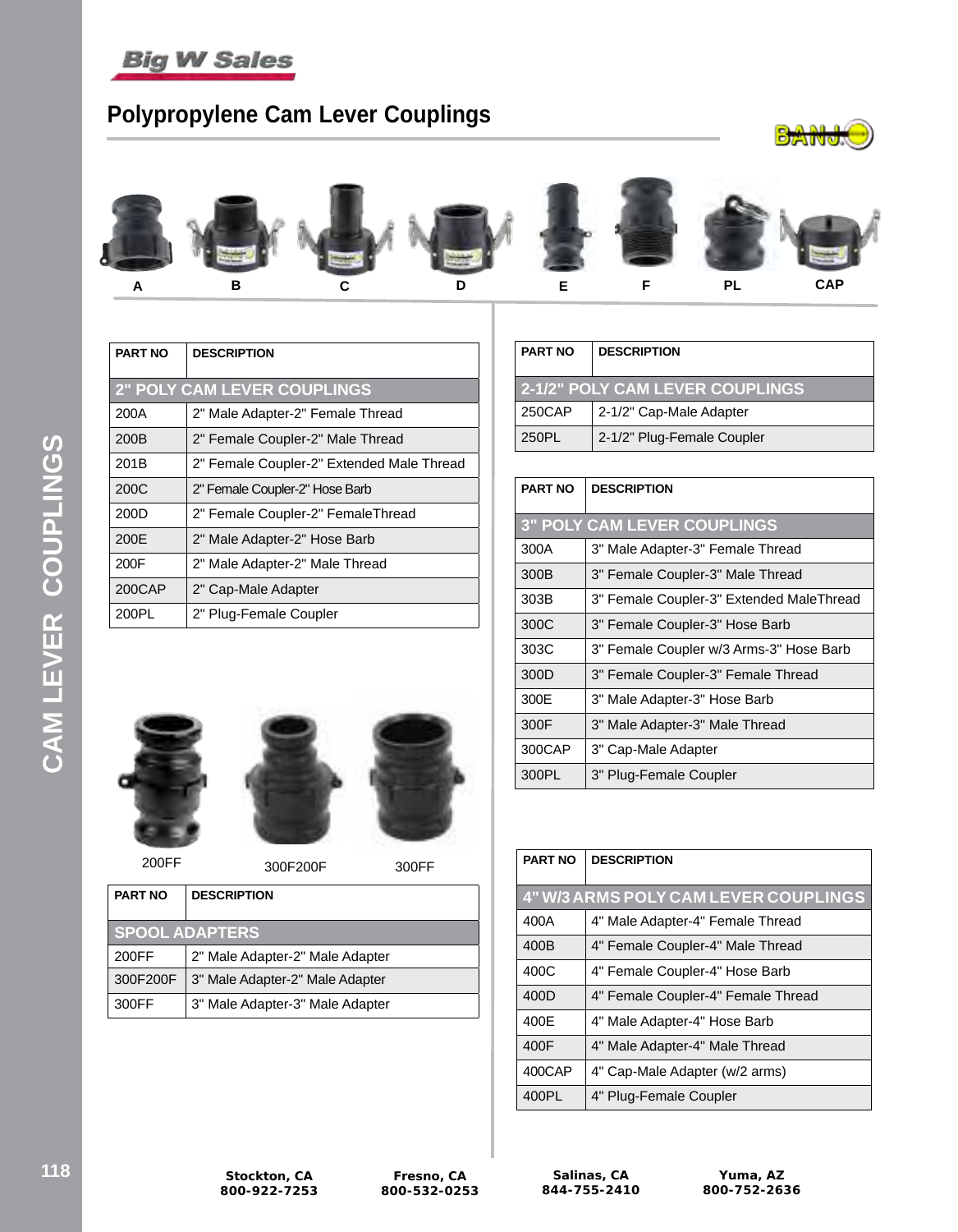#### **www.bigwsales.com**

# **1-1/2" & 2" Polypropylene 90° Couplings**









|  | F |
|--|---|

| <b>PART NO</b> | <b>DESCRIPTION</b>                             |
|----------------|------------------------------------------------|
|                | 1-1/2" 90° POLY CAM LEVER COUPLINGS            |
| 150A90         | 1-1/2" 90° Male Adapter-1-1/2" FemaleThread    |
| 150C90         | 1-1/2" 90° Female Coupler-1-1/2" Hose Barb     |
| 150D90         | 1-1/2" 90° Female Coupler-1-1/2" Female Thread |
| 150F90         | 1-1/2" 90° Male Adapter-1-1/2" Male Thread     |

| <b>PART NO</b> | <b>DESCRIPTION</b>                     |
|----------------|----------------------------------------|
|                | 2" 90° POLY CAM LEVER COUPLINGS        |
| 200A90         | 2" 90° Male Adapter-2" Female Thread   |
| 200B90         | 2" 90° Female Coupler-2" Male Thread   |
| 200C90         | 2" 90° Female Coupler-2" Hose Barb     |
| 200D90         | 2" 90° Female Coupler-2" Female Thread |
| 200F90         | 2" 90° Male Adapter-2" Male Thread     |

# **2" Polypropylene 45° Couplings**

|                                        | $45^\circ$<br><b>PART NO   DESCRIPTION</b> |  |  |  |  |  |
|----------------------------------------|--------------------------------------------|--|--|--|--|--|
|                                        |                                            |  |  |  |  |  |
| <b>2" 45° POLY CAM LEVER COUPLINGS</b> |                                            |  |  |  |  |  |
| 200F45                                 | 2" 45° Male Adapter-2" Male Thread         |  |  |  |  |  |

# **F**

# **Locking Cam Lever Poly Couplings**



**PART NO**



201B 2" Female Coupler-2" Extended Male Thread 303B 3" Female Coupler-3" Extended Male Thread 303C 3" Female Coupler w/3 Arms-3" Hose Barb

*303B200A* 3" Female Coupler w/3 Arms-2" Male Adapter

**DESCRIPTION**

**POLY CAM LEVER COUPLINGS**







**201B 303B 303C** 200150C 303B200A

**WARNING: Couplings should not be disconnected under pressure or w/liquid in the line.**

**Stockton, CA 800-922-7253**

200150C | 2" Female Coupler- 1-1/2" Hose Barb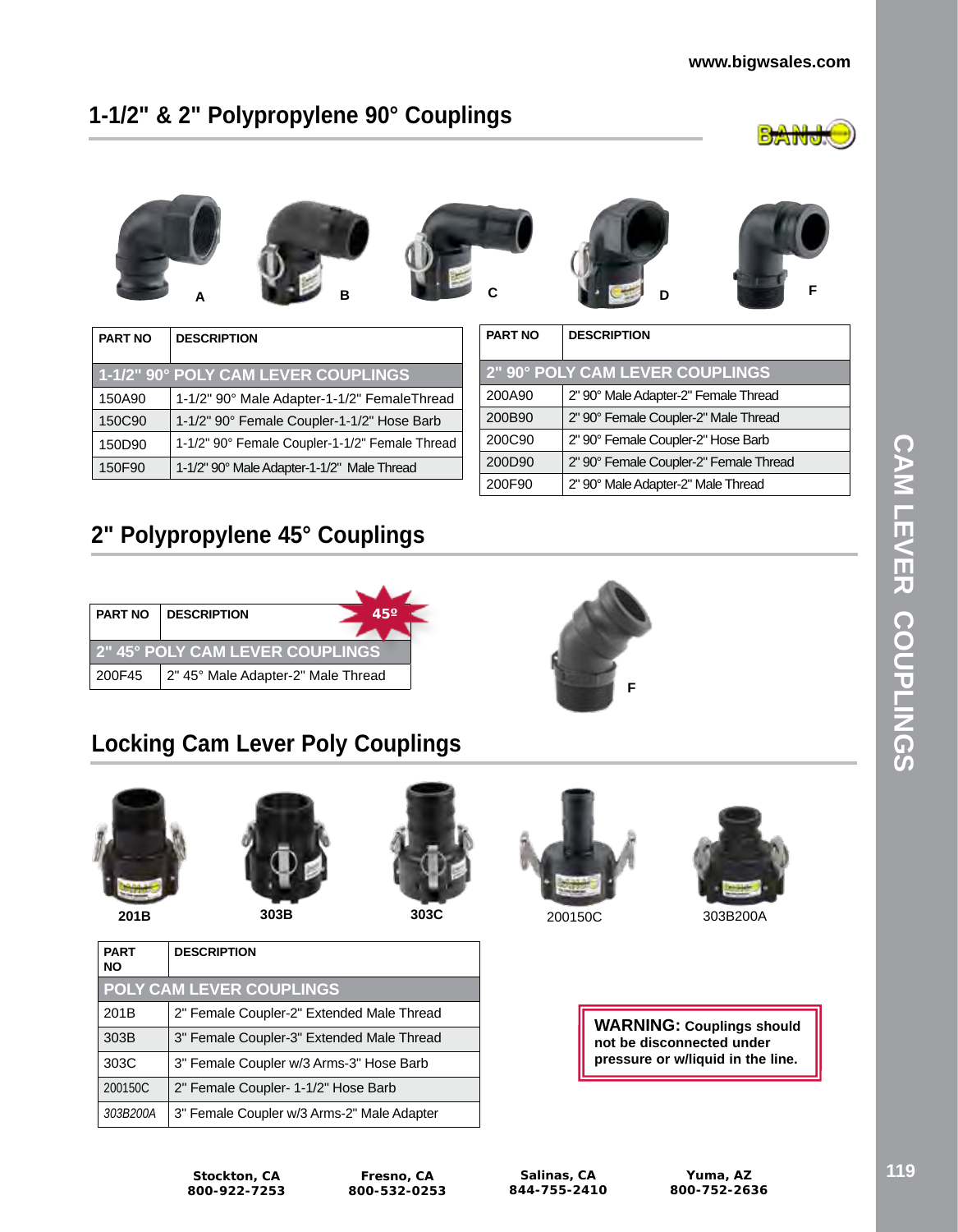## **316 Stainless Steel Cam Lever Couplings**



#### **Features:**

- Tough 316 stainless steel to insure durability.
- Chemical resistant to protect against corrosion.
- Precision-made, investment casting high quality process to assure uniformity & proper fit.
- 150 P.S.I. maximum operating pressure.
- Versatile to interchange with all types of cam lever couplings.
- Smooth operation makes connections quick & easy.
- Standard with Buna "N" gaskets. FKM (viton type) & EPDM available.

**WARNING: Couplings should not be disconnected under pressure or w/liquid in the line.**



**A** Male Adapter Female Thread



**E** Male Adapter Hose Barb



**B** Female Coupler Male Thread



**F** Male Adapter Male Thread



**C** Female Coupler Hose Barb



**D** Female Coupler Female Thread



**PL** Plug for Female Coupler



**CAP** Cap for Male Adapter

| <b>ITEM</b>  | <b>DESCRIPTION</b>                      | $3/4"$ * | 1"       | $1 - 1/2"$    | 2"        | 3"       | 4"       |  |
|--------------|-----------------------------------------|----------|----------|---------------|-----------|----------|----------|--|
|              | 316 STAINLESS STEEL CAM LEVER COUPLINGS |          |          |               |           |          |          |  |
| A            | Male Adapter-Female Thread              | 075ASS   |          |               | 200ASS    |          | 400ASS   |  |
| <sub>B</sub> | Female Coupler- Male Thread             | 075BSS   | 100BSS   |               | 200BSS    |          |          |  |
| C            | Female Coupler-Hose Barb                | 075CSS   | 100CSS   |               | 200CSS    | 300CSS   | 400CSS   |  |
| D            | Female Coupler-Female Thread            | 075DSS   |          | <b>150DSS</b> | 200DSS    |          |          |  |
| E            | Male Adapter-Hose Barb                  | 075ESS   |          |               | 200ESS    |          | 400ESS   |  |
| E            | Male Adapter-Male Thread                | 075FSS   |          | <b>150FSS</b> | 200FSS    | 300FSS   | 400FSS   |  |
| PL           | Plug for Female Coupler                 | 075PL/SS | 100PL/SS |               |           | 300PL/SS | 400PL/SS |  |
| <b>CAP</b>   | Cap for Male Adapter                    |          |          |               | 200CAP/SS |          |          |  |

**Fresno, CA 800-532-0253**

**Salinas, CA 844-755-2410**

**Yuma, AZ 800-752-2636**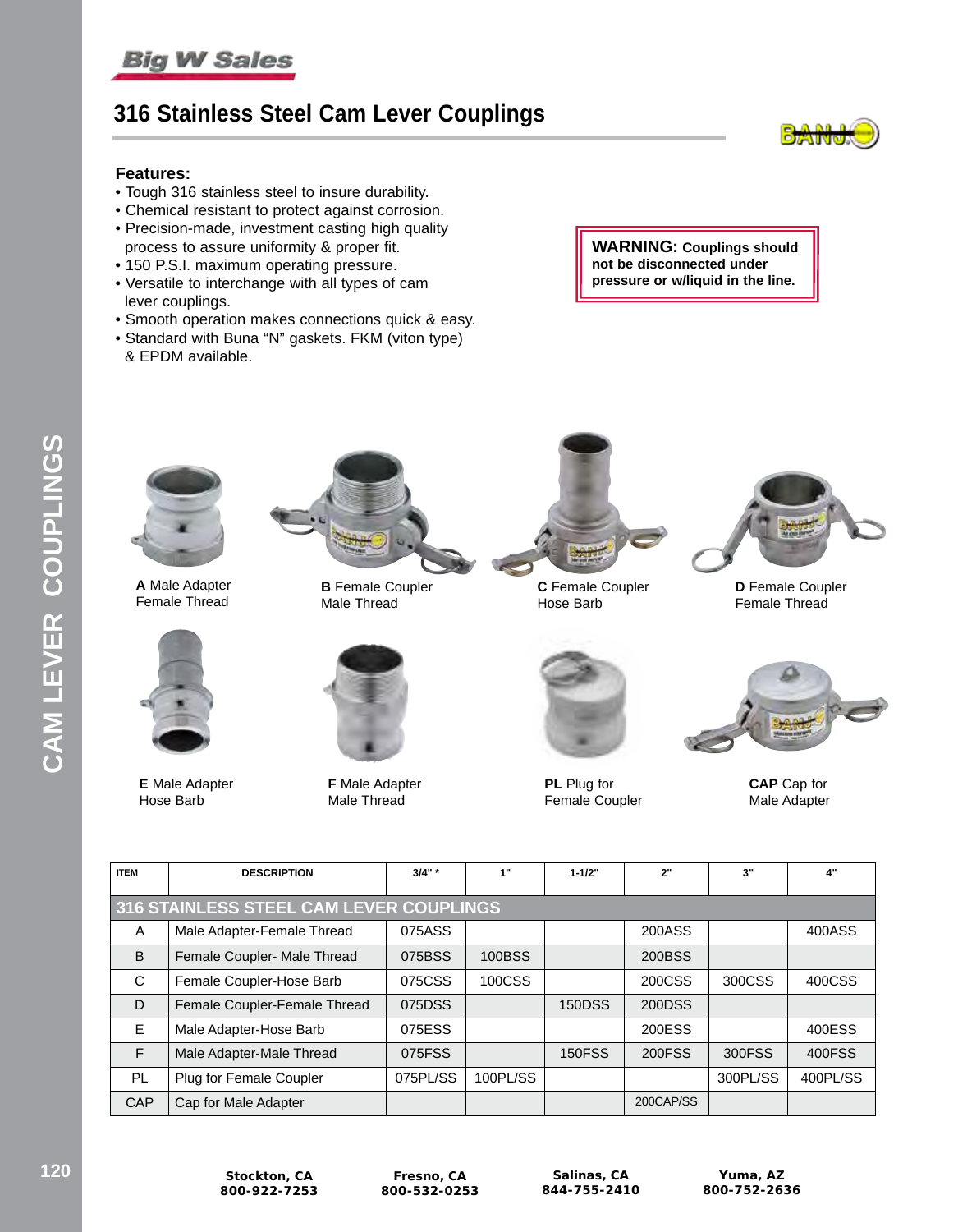# **316 SS Cam Lever Couplings**

| <b>PART NO</b> | <b>DESCRIPTION</b>                         |
|----------------|--------------------------------------------|
|                | <b>STAINLESS STEEL CAM LEVER COUPLINGS</b> |
| 075ASS         | 3/4" Male Adapter-3/4" Female Thread       |
| 075BSS         | 3/4" Female Coupler-3/4" Male Thread       |
| 075CSS         | 3/4" Female Coupler-3/4" Hose Barb         |
| 075DSS         | 3/4" Female Coupler-3/4" Female Thread     |
| 075ESS         | 3/4" Male Adapter-3/4" Hose Barb           |
| 075FSS         | 3/4" Male Adapter-3/4" Male Thread         |
| 075PL/SS       | 3/4" Plug-Female Coupler                   |
| <b>100BSS</b>  | 1" Female Coupler-1" Male Thread           |
| <b>100CSS</b>  | 1" Female Coupler-1" Hose Barb             |
| 100PL/SS       | 1" Plug-Female Coupler                     |
| <b>150DSS</b>  | 1-1/2" Female Coupler-1-1/2" Female Thread |
| <b>150FSS</b>  | 1-1/2" Male Adapter-1-1/2" Male Thread     |
| 200ASS         | 2" Male Adapter-2" Female Thread           |
| 200BSS         | 2" Female Coupler-2" Male Thread           |
| <b>200CSS</b>  | 2" Female Coupler-2" Hose Barb             |
| 200DSS         | 2" Female Coupler-2" Female Thread         |
| <b>200ESS</b>  | 2" Male Adapter-2" Hose Barb               |
| <b>200FSS</b>  | 2" Male Adapter-2" Male Thread             |
| 300CSS         | 3" Female Coupler-3" Hose Barb             |
| 300FSS         | 3" Male Adapter-3" Male Thread             |
| 300PL/SS       | 3" Plug-Female Coupler                     |
| 400ASS         | 4" Male Adapter-4" Female Thread           |
| 400CSS         | 4" Female Coupler-4" Hose Barb             |
| 400ESS         | 4" Male Adapter-4" Hose Barb               |
| 400FSS         | 4" Male Adapter-4" Male Thread             |
| 400PL/SS       | 4" Plug-Female Coupler                     |

# **Garden Hose Couplings**

#### **Features:**

- Quick and simple way to connect and disconnect your garden hose.
- Easily connects hose to spigot, sprinkler, nozzle or other hose end accessories.
- Durable, rustproof polypropylene construction.
- Never have to use pliers to tighten to prevent leaks.
- Yellow fiberglass reinforced polypropylene.
- Standard 3/4" opening diameter



| <b>PART NO</b>              | <b>DESCRIPTION</b>                 |  |  |  |  |
|-----------------------------|------------------------------------|--|--|--|--|
| <b>GARDEN HOSE FITTINGS</b> |                                    |  |  |  |  |
| GHFT075A                    | 3/4" Adapter x 3/4" Female Thread  |  |  |  |  |
| GHMT075B                    | 3/4" Coupler x 3/4" Male Thread    |  |  |  |  |
| GHFT075D                    | 3/4" Coupler x 3/4" Female Thread  |  |  |  |  |
| GHMT075F                    | 3/4" Adapter x 3/4" Male Thread    |  |  |  |  |
| GHFT075MPT                  | 3/4" Male NPT x 3/4" Female Thread |  |  |  |  |
| GHMT075FPT                  | 3/4" Female NPT x 3/4" Male Thread |  |  |  |  |
| GHMT075MPT                  | 3/4" Male NPT x 3/4" Male Thread   |  |  |  |  |

**UPS SAME DAY SHIPPING**

**Stockton, CA 800-922-7253**

**Salinas, CA 844-755-2410**

**Yuma, AZ 800-752-2636**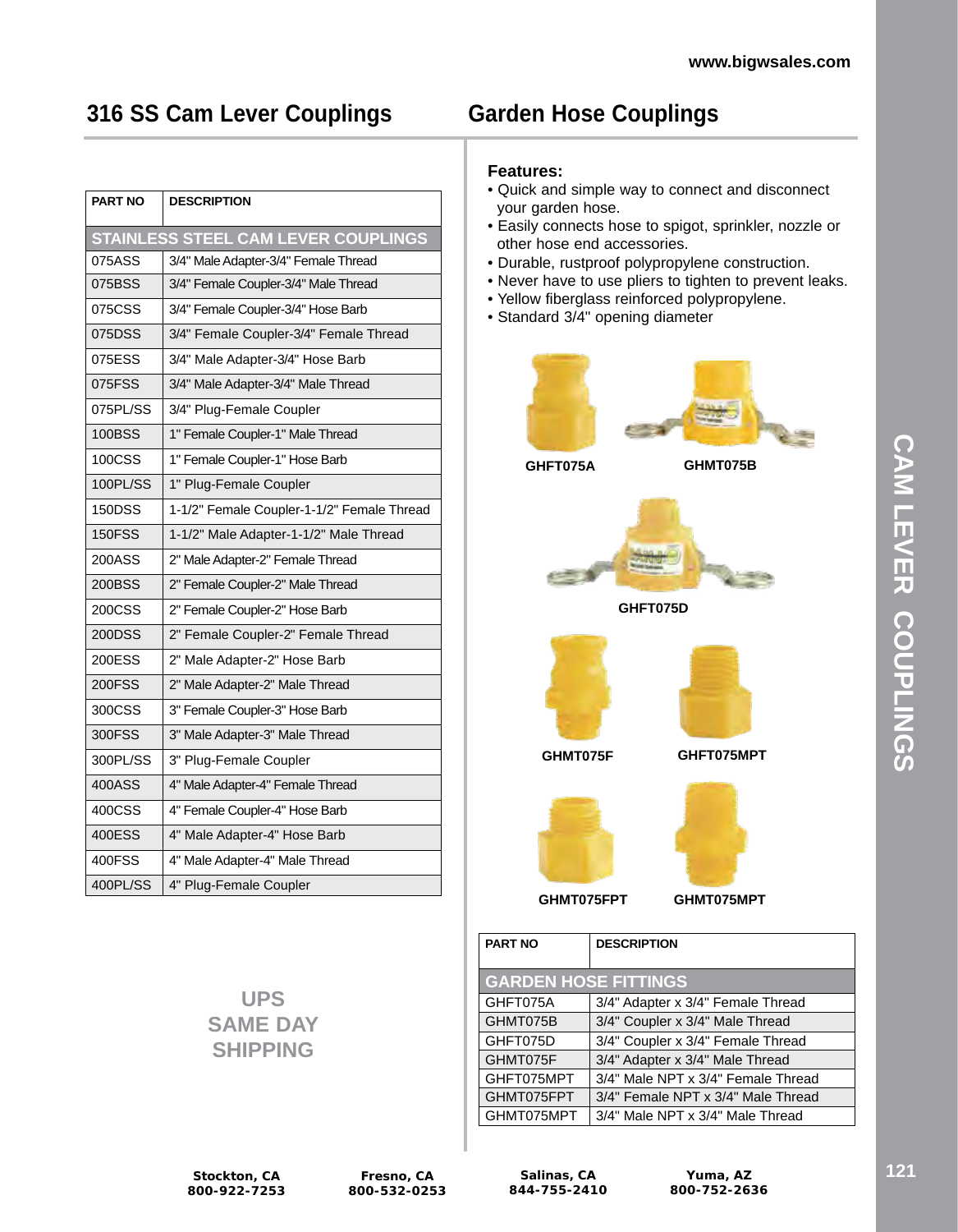

# **Aluminum and Hard Coat Aluminum Couplings**





**A** Male Adapter Female Thread (HC)



**B** Female Coupler Male Thread (HC)



**C** Female Coupler Hose Barb (AL)



**D** Female Coupler Female Thread (AL)



**E** Male Adapter Hose Barb (HC)

#### **-AL for Aluminum -HC for Hard Coat Aluminum**



**F** Male Adapter Male Thread (HC)



**V** Dust Cap for Male Adapter (AL)



**W** Dust Cap for Female Adapter (AL)

| <b>ITEM</b>    | 1/2"                       | 3/4"     | $1**$          | $1 - 1/4"$ | $1 - 1/2"$     | 2"            | $2 - 1/2"$ | 3"             | 4"            |
|----------------|----------------------------|----------|----------------|------------|----------------|---------------|------------|----------------|---------------|
|                | <b>CAM LEVER COUPLINGS</b> |          |                |            |                |               |            |                |               |
| A              | 050-A-HC                   | 075-A-HC | 10-A-HC        | $12-A-HC$  | 15-A-HC        | 20-A-HC       | 25-A-HC    | 30-A-HC        | 40-A-HC       |
| B <sub>1</sub> |                            | 075-B-HC | $10 - B - H C$ | $12-B-HC$  | $15 - B - H C$ | $20 - B - HC$ | $25-B-HC$  | $30 - B - H C$ | $40 - B - HC$ |
| C              | 050-C-HC                   | 075-C-HC | $10-C-HC$      | $12-C-HC$  | 15-C-HC        | 20-C-HC       | 25-C-HC    | 30-C-HC        | 40-C-HC       |
| D              |                            | 075-D-HC | $10-D-HC$      | $12-D-HC$  | $15-D-HC$      | $20-D-HC$     | $25-D-HC$  | 30-D-HC        | 40-D-HC       |
| E              | 050-E-HC                   | 075-E-HC | $10-E-HC$      | 12-E-HC    | 15-E-HC        | 20-E-HC       | 25-E-HC    | 30-E-HC        | 40-E-HC       |
| F              |                            | 075-F-HC | $10-F-HC$      | $12-F-HC$  | $15-F-HC$      | $20-F-HC$     | $25-F-HC$  | $30-F-HC$      | $40-F-HC$     |
| $\vee$         |                            | 075-V-HC | $10-V-HC$      | $12-V-HC$  | $15-V-HC$      | 20-V-HC       | 25-V-HC    | $30-V-HC$      | 40-V-HC       |
| W              |                            | 075-W-HC | $10-W-HC$      | $12-W-HC$  | $15-W-HC$      | 20-W-HC       | 25-W-HC    | 30-W-HC        | 40-W-HC       |

**VL**-Coupler Dust Cap w/Locking Cam Arms



**How to Order:** 20-VL-HC



SA20x30-HC

| <b>PART NO</b>        | <b>DESCRIPTION</b>                |  |
|-----------------------|-----------------------------------|--|
| <b>SPOOL ADAPTERS</b> |                                   |  |
| SA20x20-HC            | 2" Male Adapter x 2" Male Adapter |  |
| SA20x30-HC            | 2" Male Adapter x 3" Male Adapter |  |
| SA30x30-HC            | 3" Male Adapter x 3" Male Adapter |  |
| SA30x40-HC            | 3" Male Adapter x 4" Male Adapter |  |

**Fresno, CA 800-532-0253**

**Salinas, CA 844-755-2410**